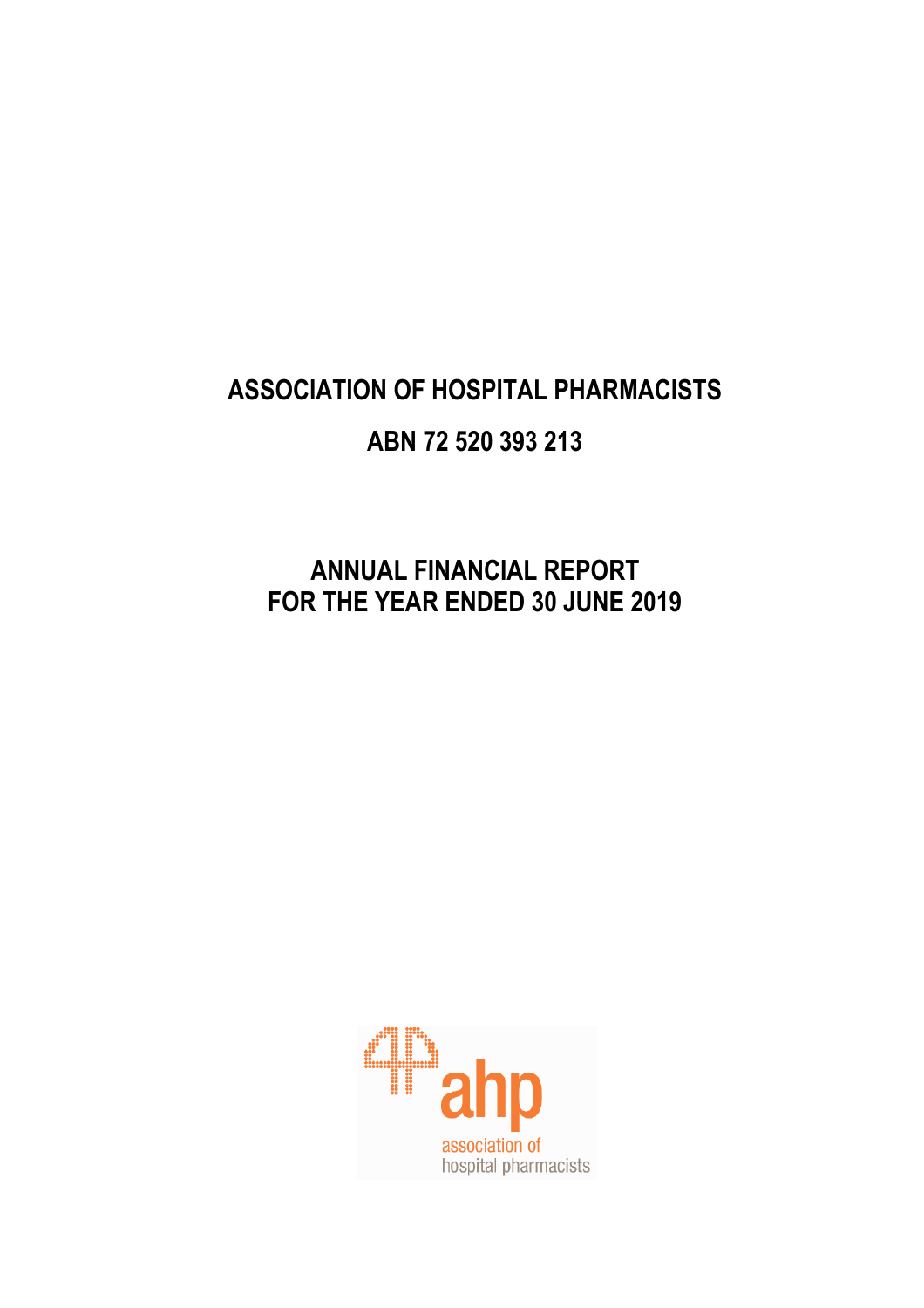# **TABLE OF CONTENTS**

| <b>Financial Report</b>                                    |          |
|------------------------------------------------------------|----------|
| Statement of Profit or Loss and Other Comprehensive Income |          |
| <b>Balance Sheet</b>                                       | 2        |
| Statement of Changes in Equity                             | 3        |
| <b>Statement of Cash Flows</b>                             | 4        |
| Notes to the Financial Statements                          | $5 - 13$ |
| Statement by the Committee of Management                   | 14       |
| Independent Auditor's Report                               | 15       |

This financial report covers the Association of Hospital Pharmacists ("AHP") as an individual entity. The financial report is presented in the Australian currency.

The Association of Hospital Pharmacists is a trade union registered in Victoria under Trades Union Act 1958 (Vic). The purpose of AHP is providing assistance to members employed in the occupation of pharmacists in hospitals. The members of the AHP are also the members of the Health Services Union Victoria No 4 Branch.

*The principal place of business is:* Association of Hospital Pharmacists Level 1, 62 Lygon Street CARLTON SOUTH VIC 3053

The financial report was authorised for issue by the committee on 6 August 2019.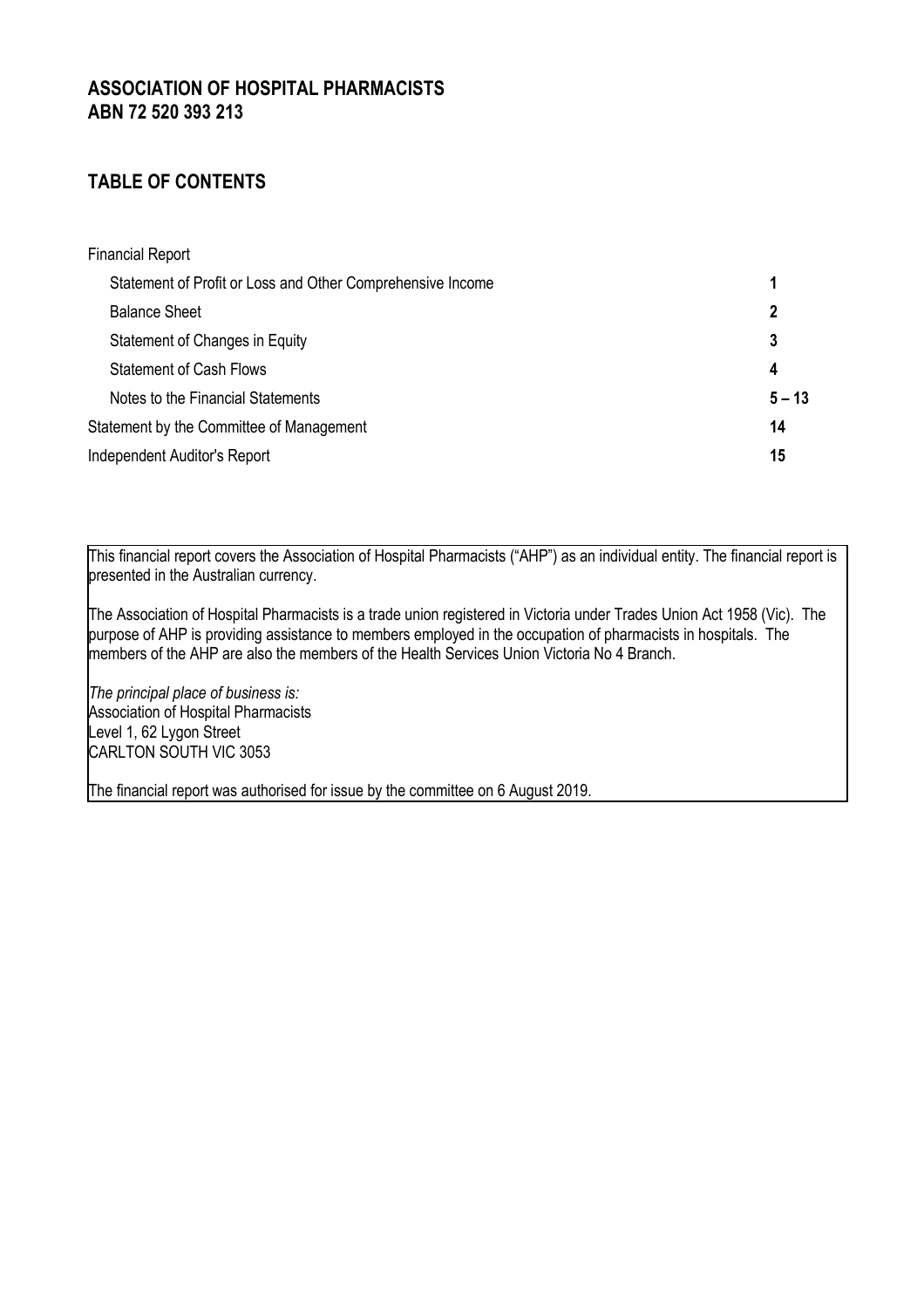# **STATEMENT OF PROFIT OR LOSS AND OTHER COMPREHENSIVE INCOME FOR THE YEAR ENDED 30 JUNE 2019**

|                                         | <b>Note</b> | 2019<br>\$ | 2018<br>\$ |
|-----------------------------------------|-------------|------------|------------|
| Revenue from continuing operations      | 3           | 154,683    | 152,986    |
| <b>Other revenue</b>                    | 3           | 1,977      | 4,332      |
| <b>Expenses</b>                         |             |            |            |
| Administration expenses                 |             | (2,716)    | (1,986)    |
| <b>Affiliation fees</b>                 |             | (14, 192)  | (14, 893)  |
| Fee to MSAV                             |             | (115, 340) | (115, 405) |
| Insurance expenses                      |             | (12, 335)  | (12, 240)  |
| Legal and professional fees             |             | (1, 450)   | (1, 410)   |
| Meeting expenses                        |             | (773)      | (197)      |
| Research expenses                       |             |            | (2, 273)   |
|                                         |             | (146, 806) | (148, 404) |
| Surplus before income tax               |             | 9,854      | 8,914      |
| Income tax expense                      |             |            |            |
| Surplus for the year                    |             | 9,854      | 8,914      |
| Other comprehensive income              |             |            |            |
| Total comprehensive income for the year |             | 9,854      | 8,914      |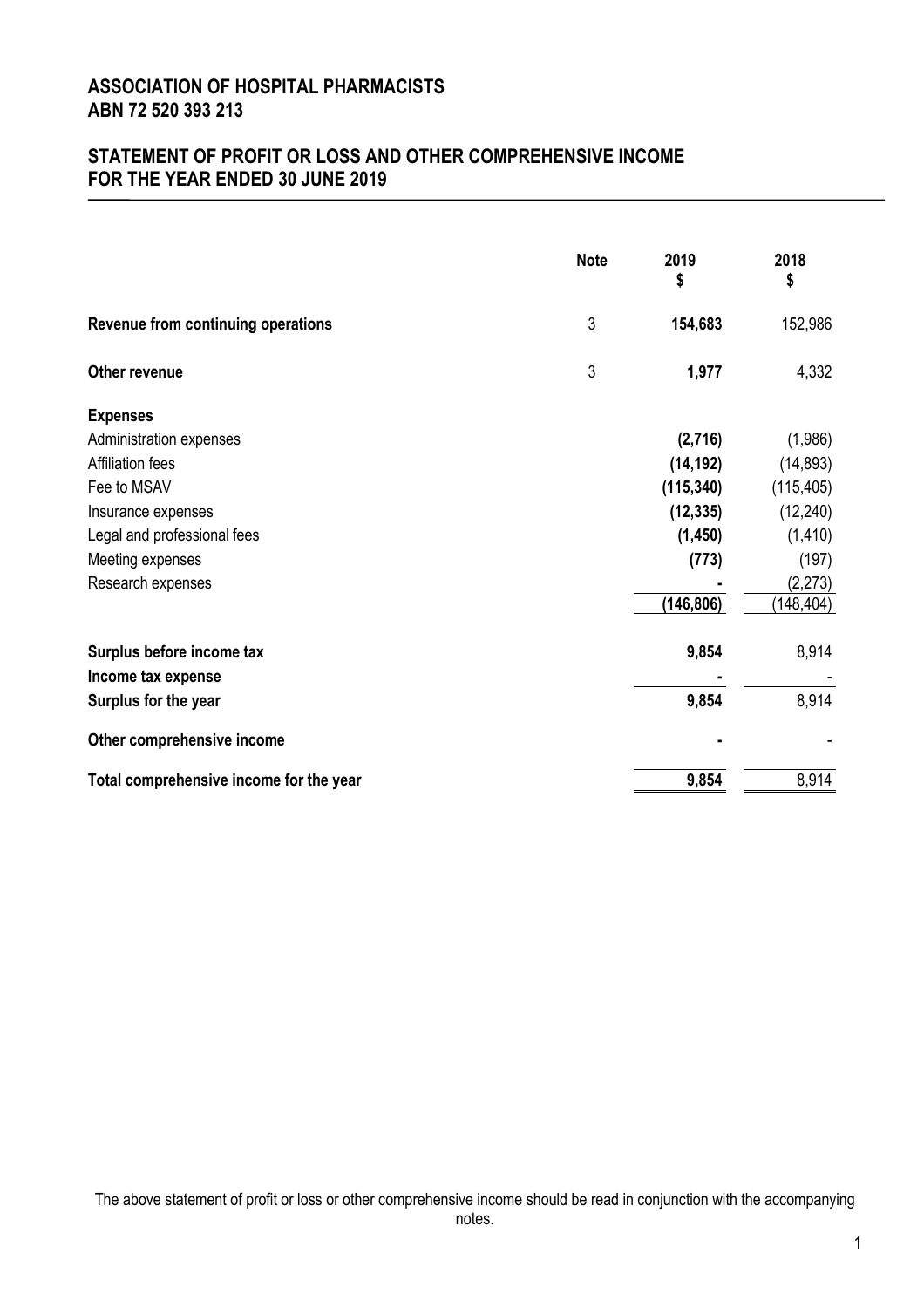# **BALANCE SHEET AS AT 30 JUNE 2019**

|                                  | <b>Note</b>    | 2019<br>\$ | 2018<br>\$ |
|----------------------------------|----------------|------------|------------|
| <b>ASSETS</b>                    |                |            |            |
| <b>Current assets</b>            |                |            |            |
| Cash and cash equivalents        | 4              | 213,939    | 198,193    |
| Other assets                     | 5              | 10,302     | 8,901      |
| <b>Total current assets</b>      |                | 224,241    | 207,094    |
| <b>Total assets</b>              |                | 224,241    | 207,094    |
| <b>LIABILITIES</b>               |                |            |            |
| <b>Current liabilities</b>       |                |            |            |
| Trade and other payables         | 6              | 24,764     | 20,526     |
| Other liabilities                | $\overline{7}$ | 47,953     | 44,898     |
| <b>Total current liabilities</b> |                | 72,717     | 65,424     |
| <b>Total liabilities</b>         |                | 72,717     | 65,424     |
| <b>Net assets</b>                |                | 151,524    | 141,670    |
| <b>MEMBERS' FUND</b>             |                |            |            |
| Reserves                         | 8              | 21,051     | 21,051     |
| Accumulated surplus              | 9              | 130,473    | 120,619    |
| <b>Total members' fund</b>       |                | 151,524    | 141,670    |

The above balance sheet should be read in conjunction with the accompanying notes.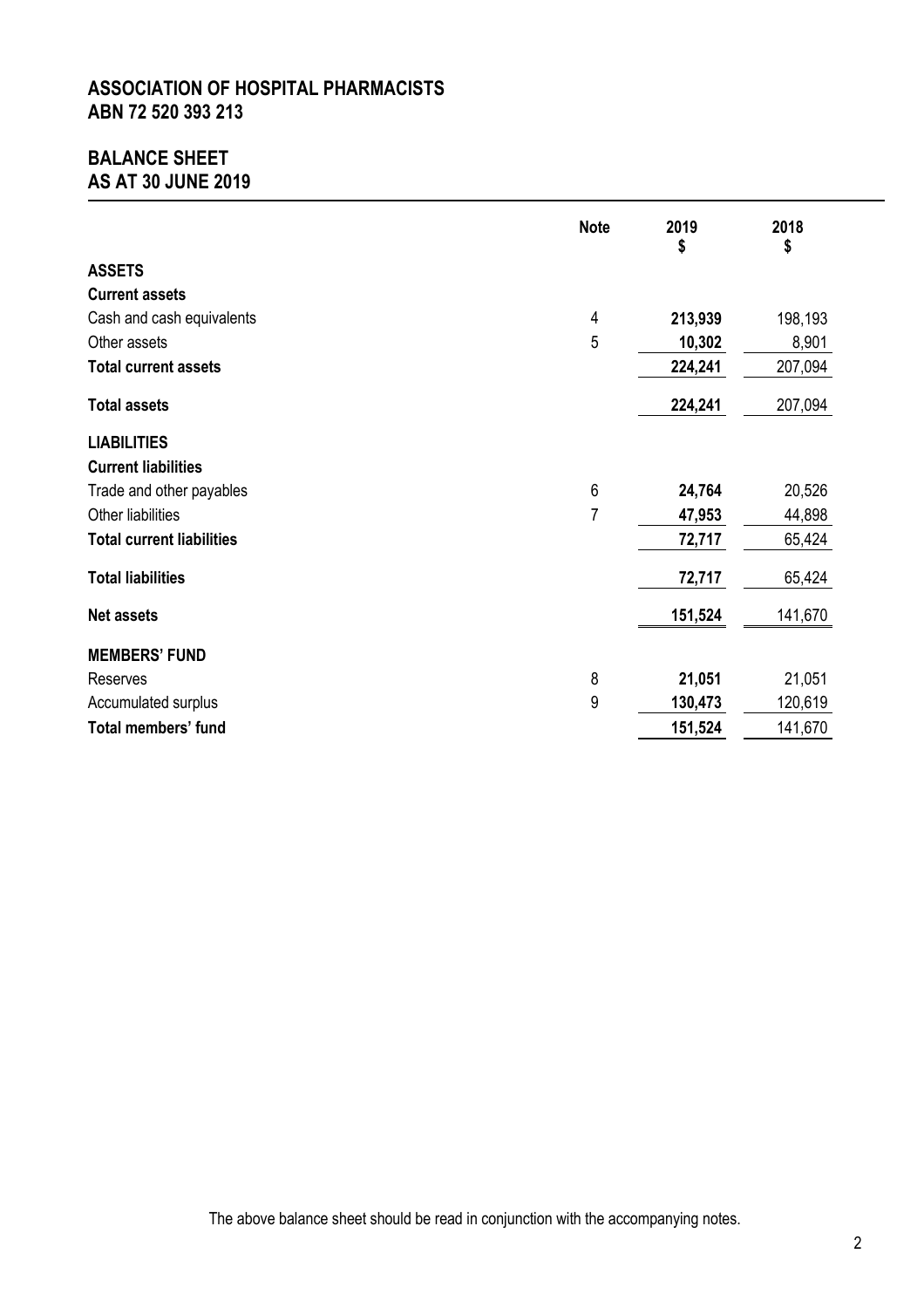# **STATEMENT OF CHANGES IN EQUITY FOR THE YEAR ENDED 30 JUNE 2019**

|                                         | <b>Accumulated</b><br>surplus<br>\$ | <b>Reserves</b><br>\$ | <b>Total</b><br>\$ |
|-----------------------------------------|-------------------------------------|-----------------------|--------------------|
| <b>Balance at 1 July 2017</b>           | 111,705                             | 21,051                | 132,756            |
| Total comprehensive income for the year | 8,914                               |                       | 8,914              |
| Transfer to reserve                     |                                     |                       |                    |
| Balance at 30 June 2018                 | 120,619                             | 21,051                | 141,670            |
| <b>Balance at 1 July 2018</b>           | 120,619                             | 21,051                | 141,670            |
| Total comprehensive income for the year | 9,854                               |                       | 9,854              |
| Transfer to reserve                     |                                     |                       |                    |
| Balance at 30 June 2019                 | 130,473                             | 21,051                | 151,524            |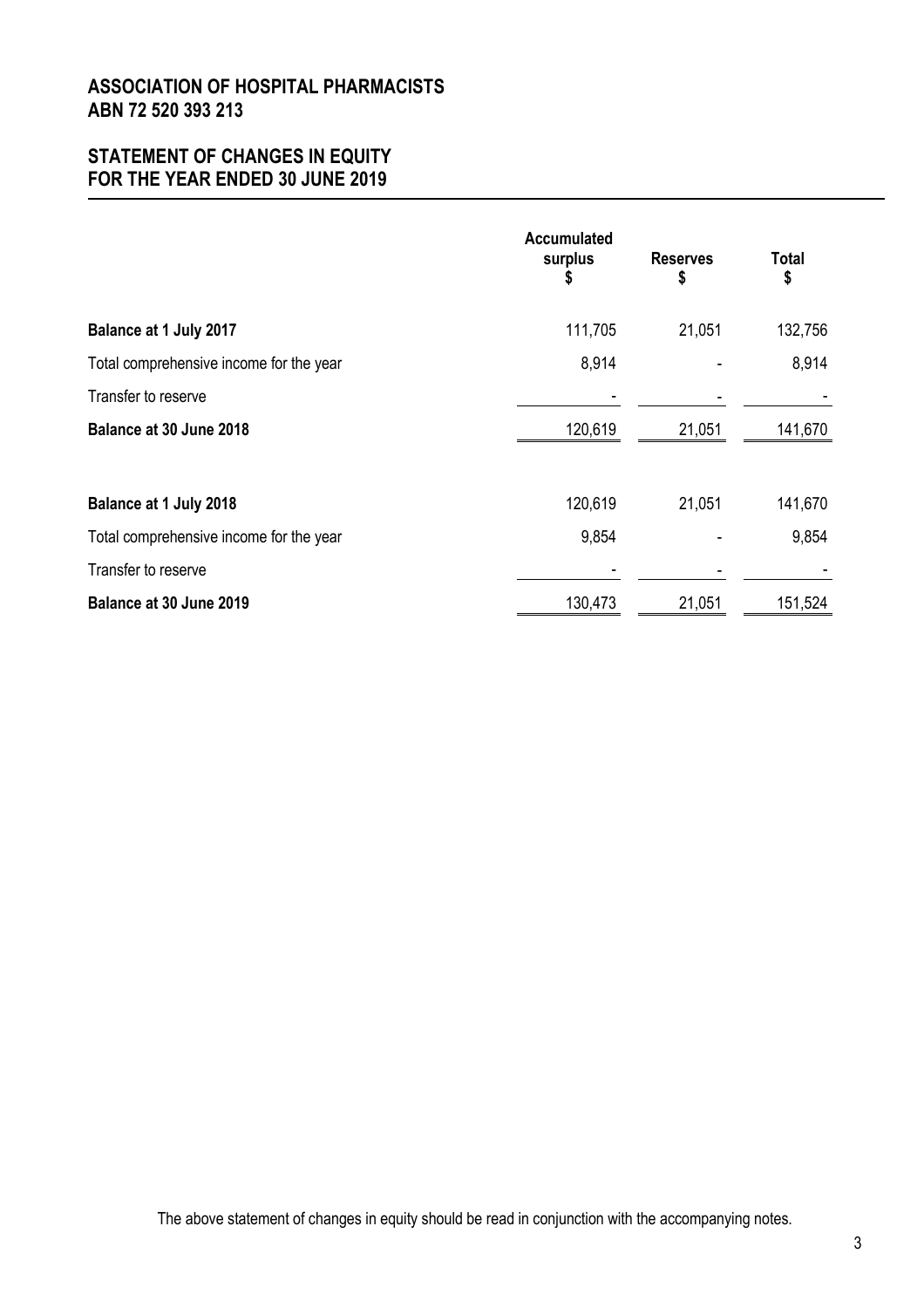# **STATEMENT OF CASH FLOWS FOR THE YEAR ENDED 30 JUNE 2019**

|                                                          | <b>Note</b> | 2019<br>\$ | 2018<br>\$ |
|----------------------------------------------------------|-------------|------------|------------|
| Cash flows from operating activities                     |             |            |            |
| Receipts from members                                    |             | 173,511    | 174,449    |
| Payments to suppliers and employees                      |             | (159, 742) | (175, 423) |
| Interest received                                        |             | 1,977      | 1,957      |
| Net cash inflow from operating activities                | 14          | 15,746     | 983        |
| Net increase in cash and cash equivalents                |             | 15,746     | 983        |
| Cash and cash equivalents at beginning of financial year |             | 198,193    | 197,210    |
| Cash and cash equivalents at end of financial year       | 4(a)        | 213,939    | 198,193    |

The above statement of cash flows should be read in conjunction with the accompanying notes.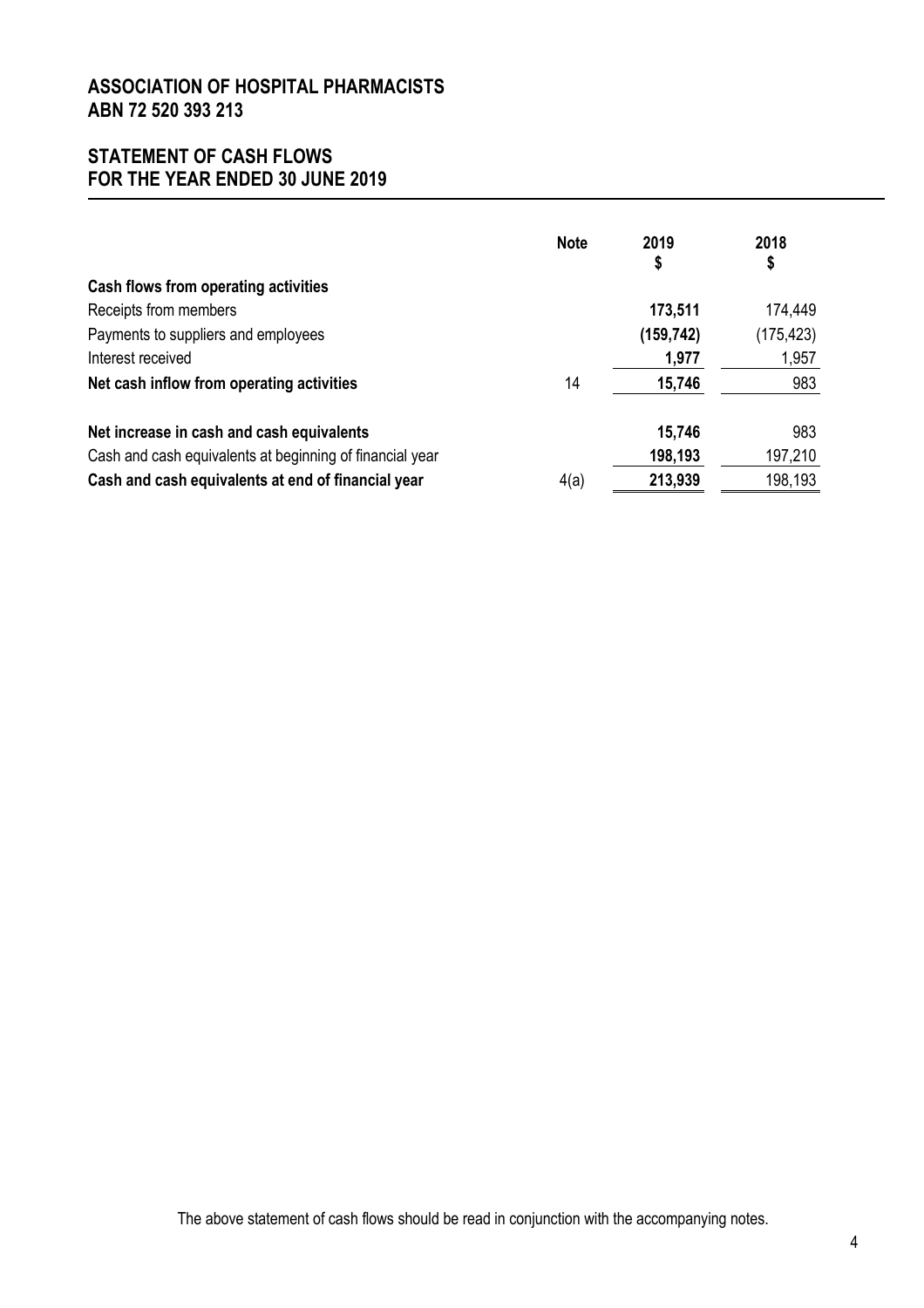### **NOTES TO THE FINANCIAL STATEMENTS FOR THE YEAR ENDED 30 JUNE 2019**

### **1: Summary of significant accounting policies**

The principal accounting policies adopted in the preparation of the financial report are set out below. These policies have been consistently applied to all the years presented, unless otherwise stated.

#### **(a) Basis of preparation**

These general purpose financial statements have been prepared in accordance with Australian Accounting Standards and Interpretations issued by the Australian Accounting Standards Board. The Association of Hospital Pharmacists ("AHP") is a not-for-profit entity for the purpose of preparing the financial statements.

#### *Compliance with Australian Accounting Standards – Reduced Disclosure Requirements*

The financial statements of the AHP comply with the Australian Accounting Standards – Reduced Disclosure Requirements as issued by the Australian Accounting Standards Board (AASB).

#### *New and amended standards adopted by the AHP*

AHP adopts all of the new and revised Standards and Interpretations issued by the Australian Accounting Board (AASB) that are relevant to the operations and effective for the current annual reporting period. None of them has material impacts on the financial reports of the AHP.

#### *Early adoption of standards*

The AHP has not elected to apply any other pronouncements before their operative date in the annual reporting period beginning 1 July 2018.

#### *Historical cost convention*

The financial statements have been prepared on a historical cost basis, except for the following:

- certain financial assets and liabilities (including derivative instruments), certain classes of property, plant and equipment and investment property – measured at fair value
- assets held for sale measured at fair value less cost of disposal, and
- retirement benefit obligations plan assets measured at fair value

#### *Critical accounting estimates*

The preparation of financial statements requires the use of certain critical accounting estimates. It also requires management to exercise its judgement in the process of applying the AHP's accounting policies. The areas involving a higher degree of judgement or complexity, or areas where assumptions and estimates are significant to the financial statements, are disclosed in note 2.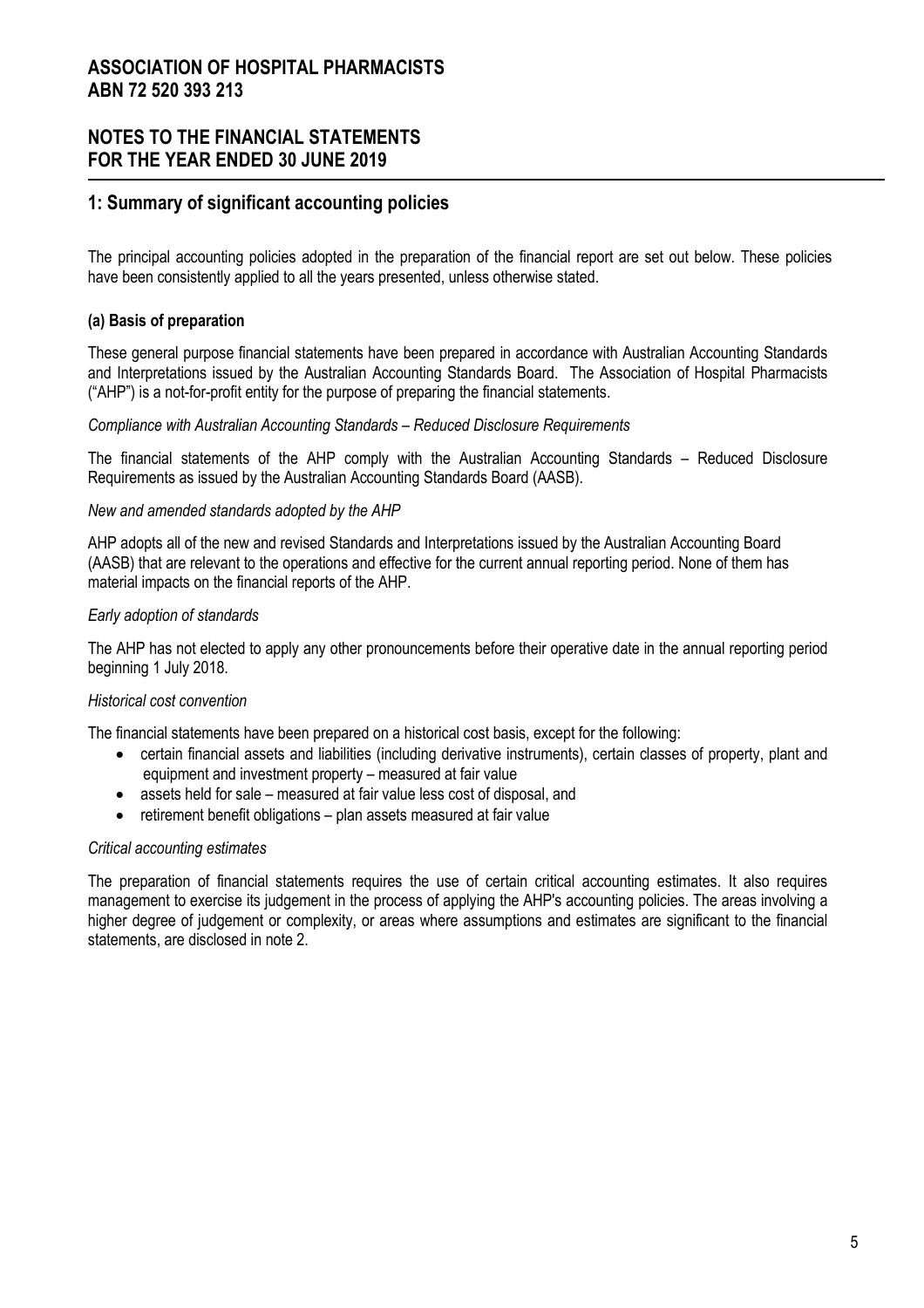### **1: Summary of significant accounting policies (Continued)**

### **(b) Revenue recognition**

Revenue is measured at the fair value of the consideration received or receivable. Amounts disclosed as revenue are net of amounts collected on behalf of third parties.

The AHP recognises revenue when the amount of revenue can be reliably measured, it is probable that future economic benefits will flow to the entity and specific criteria have been met for each of the AHP's activities as described below. The amount of revenue is not considered to be reliably measurable until all relating contingencies have been resolved. The AHP bases its estimates on historical results, taking into consideration the type of transaction and the specifics of each arrangement.

Revenue is recognised for the major operating activities as follows:

#### *Member subscription*

The subscription year runs from 1 July to 30 June. Most of the subscriptions are payable annually in advance. Only those membership fees and subscription payments that are attributable to the current financial year are recognised as revenue. Fees and subscription payments that relate to future periods are shown in the Balance Sheet as subscription and fees in advance under the heading of other current liabilities.

#### *Interest income*

Interest income is recognised on a time proportion basis using the effective interest method. When a receivable is impaired, the AHP reduces the carrying amount to its recoverable amount, being the estimated future cash flow discounted at the original effective interest rate of the instrument, and continues unwinding the discount as interest income.

#### *Other revenue*

Other revenue is recognised when the right to receive the revenue has been established.

All revenue is stated net of the amount of Goods and Services Tax (GST).

#### **(c) Cash and cash equivalents**

For statement of cash flows presentation purposes, cash and cash equivalents include cash on hand, deposits held at call with financial institutions, other short-term, highly liquid investments with original maturities of three months or less that are readily convertible to known amounts of cash and which are subject to an insignificant risk of changes in value, and bank overdrafts. Bank overdrafts are shown within short-term borrowings in current liabilities on the balance sheet.

### **(d) Receivables**

Receivables are recognised and carried at original invoice amount less any allowance for any uncollectible amounts. An estimate for doubtful debts is made when collection of the full amount is no longer probable. Bad debts are written off when identified.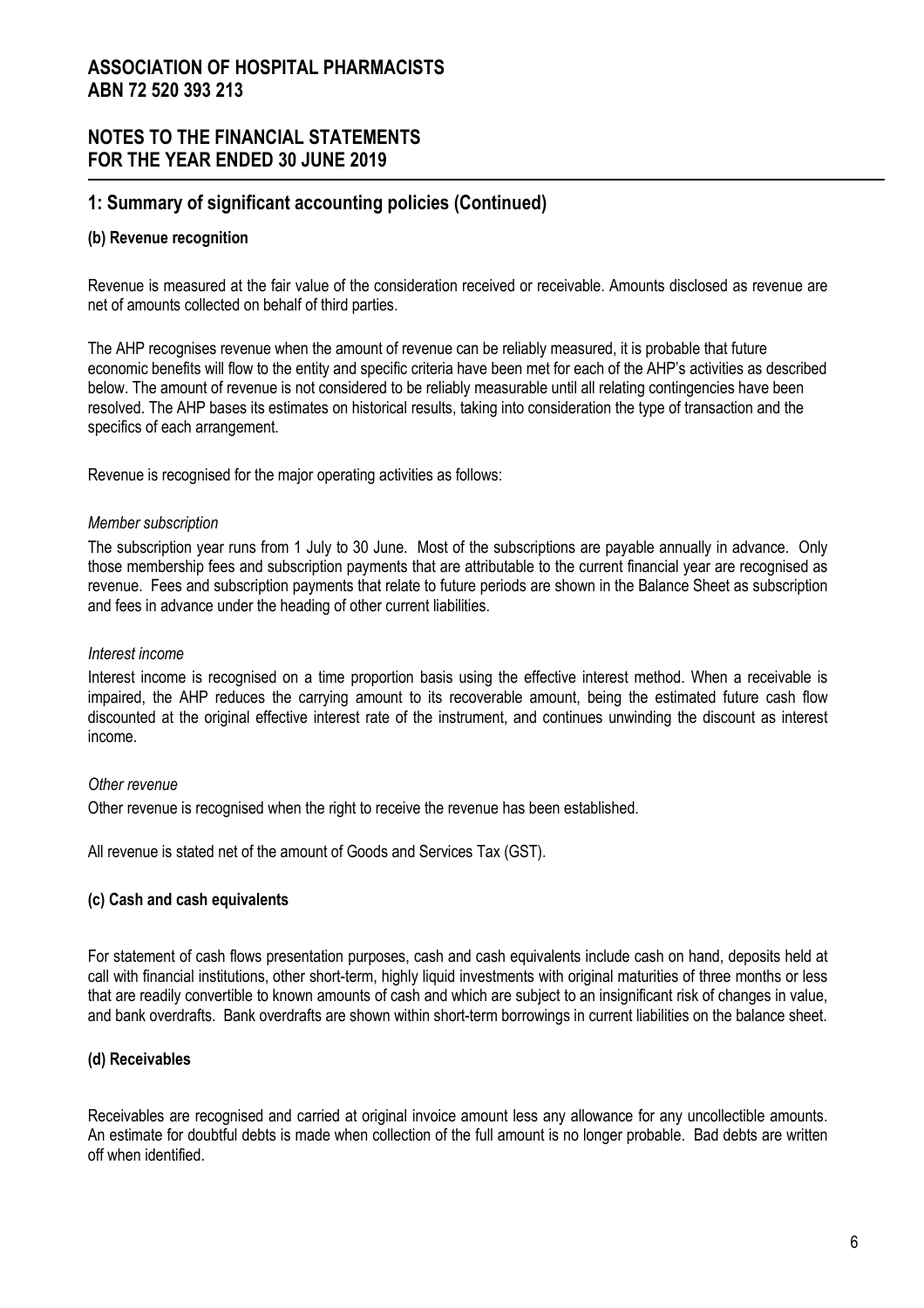### **1: Summary of significant accounting policies (Continued)**

#### **(e) Financial Liabilities**

#### **Initial recognition and measurement**

Financial liabilities are classified, at initial recognition, at amortised cost unless or at fair value through profit or loss. All financial liabilities are recognised initially at fair value and, in the case of financial liabilities at amortised cost, net of directly attributable transaction costs.

The union's financial liabilities include trade and other payables.

#### **Subsequent measurement**

Financial liabilities at fair value through profit or loss (including designated)

Financial liabilities at fair value through profit or loss include financial liabilities held for trading and financial liabilities designated upon initial recognition as at fair value through profit or loss. Gains or losses on liabilities held for trading are recognised in profit or loss. Financial liabilities designated upon initial recognition at fair value through profit or loss are designated at the initial date of recognition, and only if the criteria in AASB 9 are satisfied.

### **Financial liabilities at amortised cost**

After initial recognition, trade payables and interest-bearing loans and borrowings are subsequently measured at amortised cost using the EIR method. Gains and losses are recognised in profit or loss when the liabilities are derecognised as well as through the EIR amortisation process.

Amortised cost is calculated by taking into account any discount or premium on acquisition and fees or costs that are an integral part of the EIR. The EIR amortisation is included as finance costs in profit or loss.

### **Derecognition**

A financial liability is derecognised when the obligation under the liability is discharged or cancelled or expires. When an existing financial liability is replaced by another from the same lender on substantially different terms, or the terms of an existing liability are substantially modified, such an exchange or modification is treated as the derecognition of the original liability and the recognition of a new liability. The difference in the respective carrying amounts is recognised in profit or loss.

### **(f) Goods and Service Tax (GST)**

Revenues, expenses and assets are recognised net of the amount of associated GST, unless the GST incurred is not recoverable from the Australian Taxation Office (ATO). In this case, the GST is recognised as part of the cost of acquisition of the asset or as part of an item of expense.

Receivables and payables in the balance sheet are stated inclusive of GST receivable or payable. The net amount of GST recoverable from, or payable to, the ATO is included with other receivables or payables in the balance sheet.

Cash flows are presented on a gross basis. The GST components of cash flows arising from investing or financing activities, which are recoverable from, or payable to the ATO as classified as operating cash flow.

Commitments and contingencies are disclosed inclusive of GST.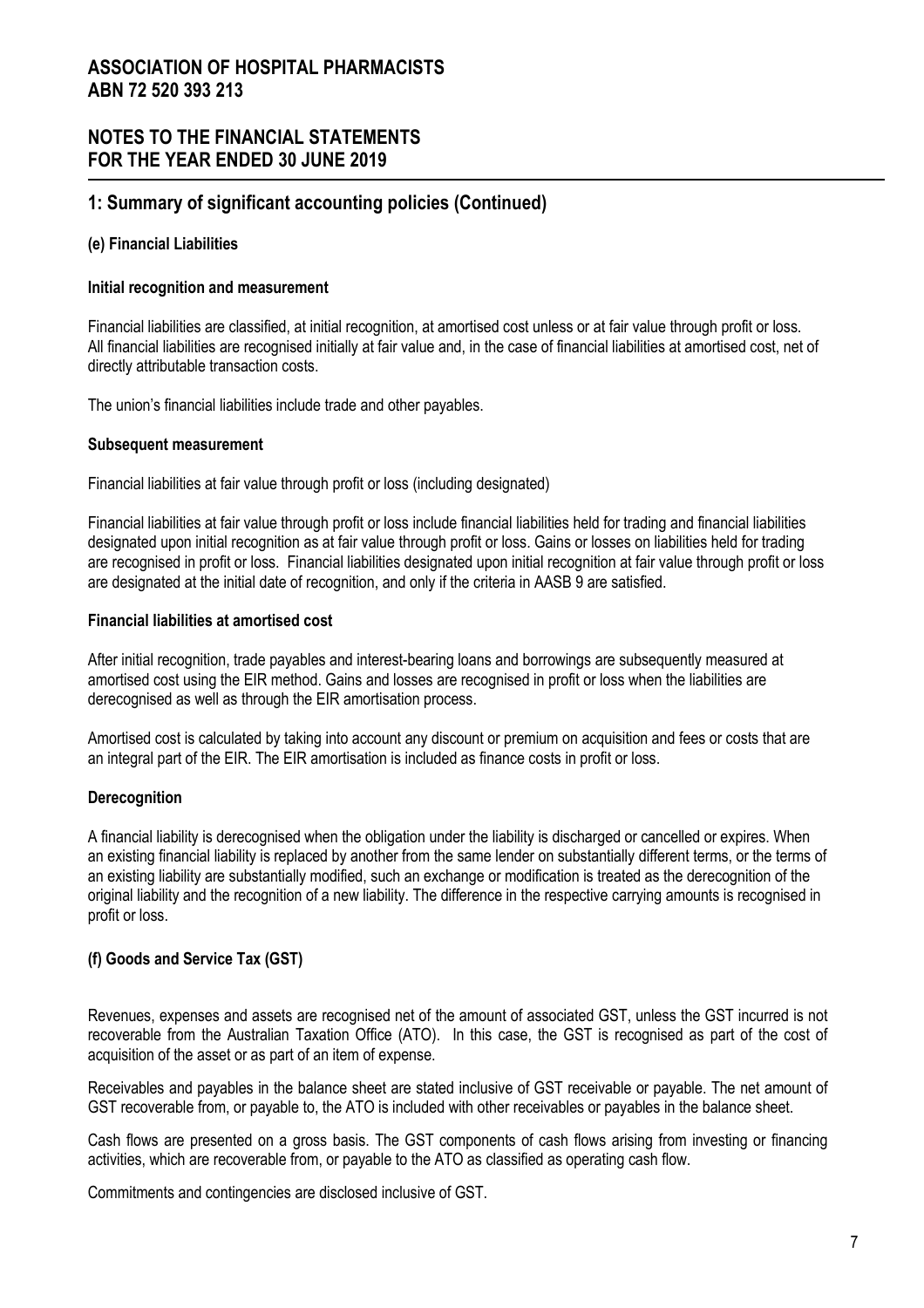### **1: Summary of significant accounting policies (Continued)**

#### **(g) Functional and presentation currency**

Items included in the financial report are measured using the currency of the primary economic environment in which the entity operates ('the functional currency'). The financial report is presented in Australian dollars, which is the AHP's functional and presentation currency.

### **(h) Impairment of assets**

Other assets are reviewed for impairment whenever events or changes in circumstances indicate that the carrying amount may not be recoverable. An impairment loss is recognised for the amount by which the asset's carrying amount exceeds its recoverable amount. The recoverable amount is the higher of an asset's fair value less costs to sell and value in use. For the purposes of assessing impairment, assets are grouped at the lowest levels for which there are separately identifiable cash inflows which are largely independent of the cash inflows from other assets or groups of assets (cash-generating units). Non-financial assets that suffered impairment are reviewed for possible reversal of the impairment at each reporting date.

### **(i) Comparative figures**

Where required by Accounting Standards comparative figures have been adjusted to conform with changes in presentation for the current financial year.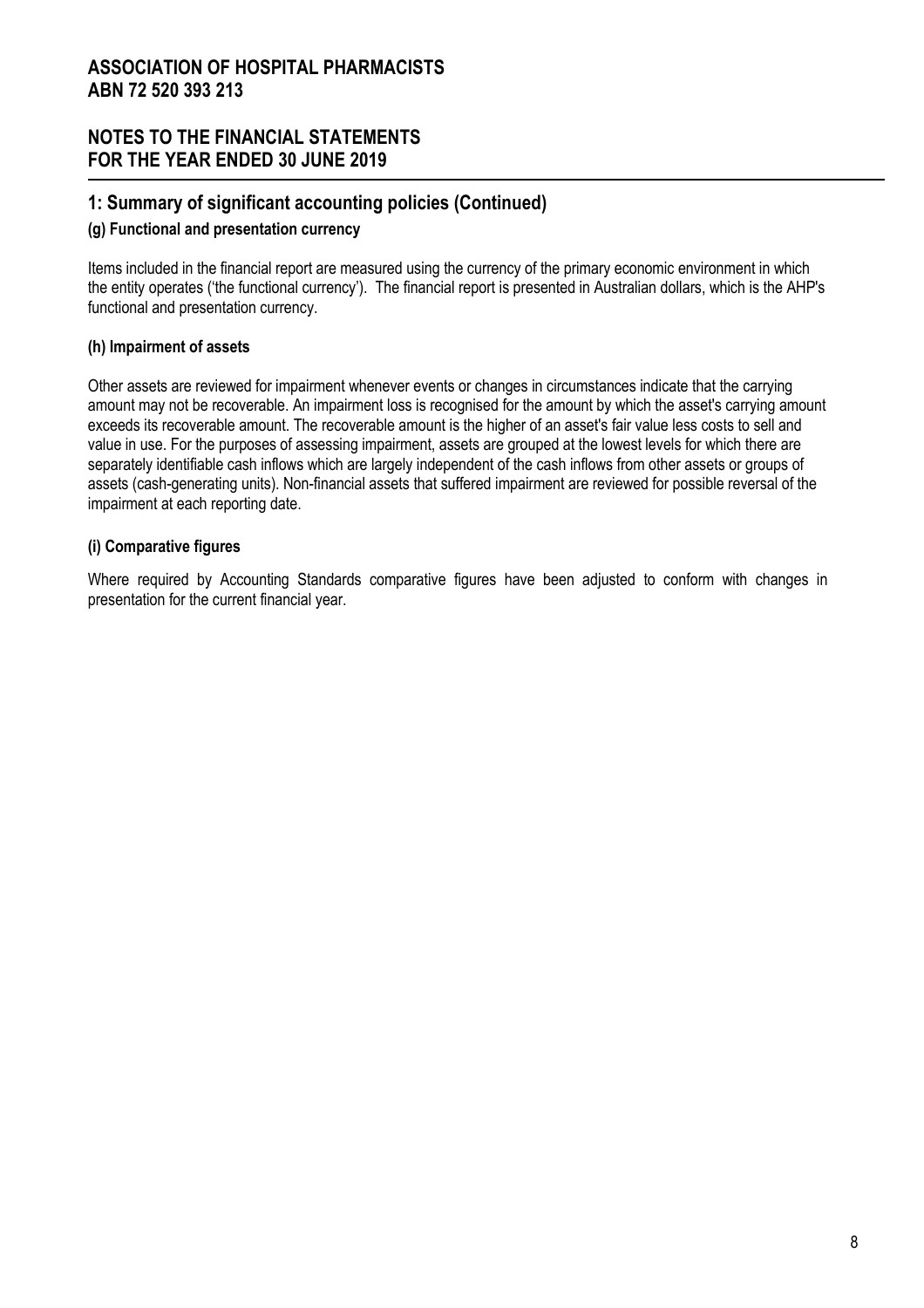# **NOTES TO THE FINANCIAL STATEMENTS FOR THE YEAR ENDED 30 JUNE 2019**

### **2: Critical accounting estimates and judgements**

Estimates and judgments are continually evaluated and are based on historical experience and other factors, including expectations of future events that may have a financial impact on the AHP and that are believed to be reasonable under the circumstances.

### **(a) Critical accounting estimates and assumptions**

The AHP makes estimates and assumptions concerning the future. The resulting accounting estimates will, by definition, seldom equal the related actual results. None of the estimates and assumptions are expected to have a significant risk of causing a material adjustment to the carrying amounts of assets and liabilities within the next financial year.

### **(b) Critical judgments in applying the AHP's accounting policies**

No critical judgements have made in the process of applying the AHP's accounting policies.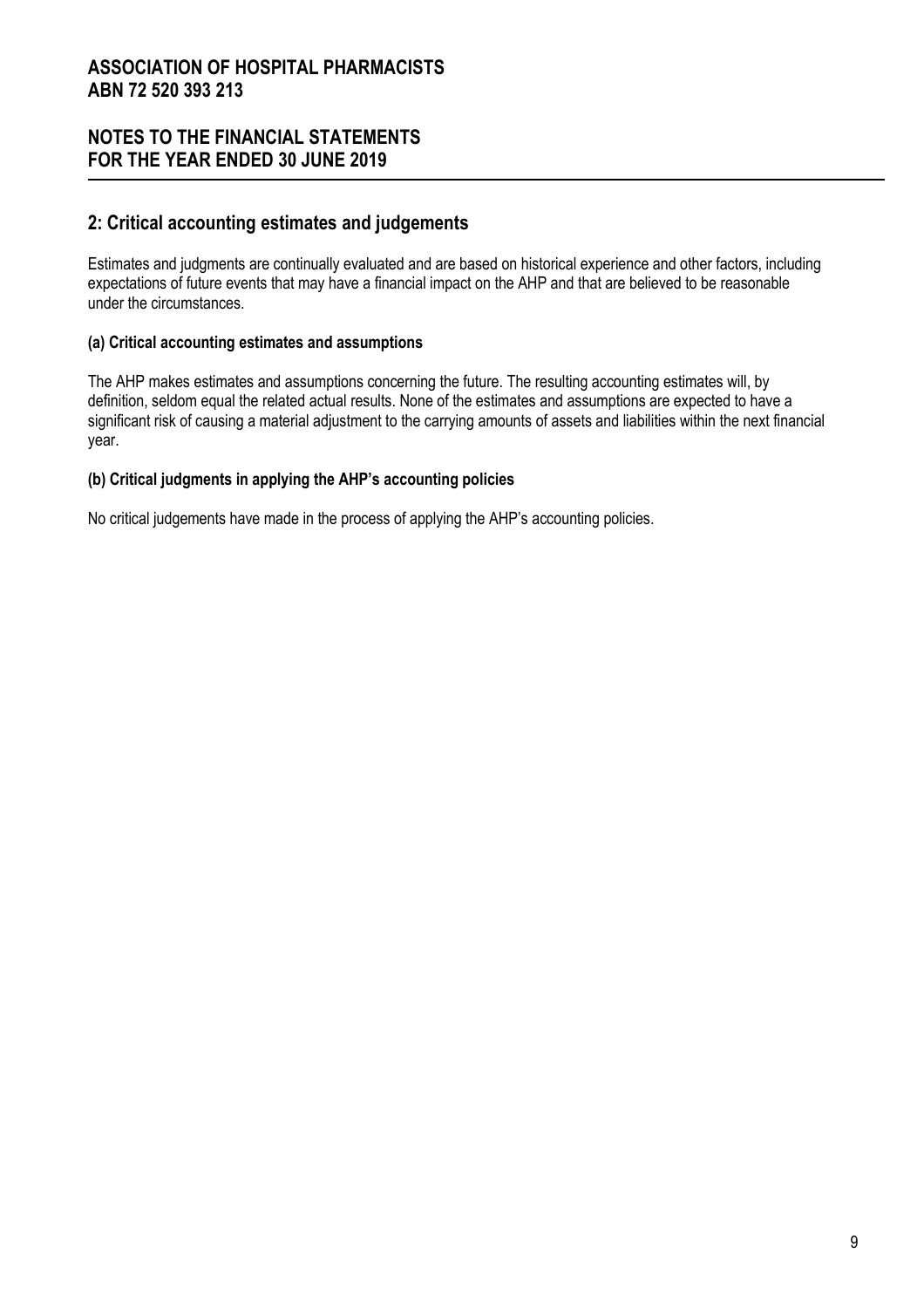# **3: Revenue**

|                                                                                                                                  | 2019<br>\$ | 2018<br>\$ |
|----------------------------------------------------------------------------------------------------------------------------------|------------|------------|
| From continuing operations                                                                                                       |            |            |
| Membership subscriptions                                                                                                         | 154,683    | 152,986    |
|                                                                                                                                  | 154,683    | 152,986    |
| <b>Other revenue</b>                                                                                                             |            |            |
| HSU fee reimbursement                                                                                                            |            | 2,375      |
| Interest                                                                                                                         | 1,977      | 1,957      |
|                                                                                                                                  | 1,977      | 4,332      |
|                                                                                                                                  | 156,660    | 157,318    |
| 4: Current assets - Cash and cash equivalents                                                                                    |            |            |
|                                                                                                                                  | 2019       | 2018       |
|                                                                                                                                  | \$         | \$         |
| Cash at bank                                                                                                                     | 213,939    | 198,193    |
| (a) Reconciliation to cash at the end of the year                                                                                |            |            |
| The above figures are reconciled to cash at the end of the financial year as<br>shown in the statement of cash flows as follows: |            |            |
|                                                                                                                                  | 2019       | 2018       |
|                                                                                                                                  | \$         | \$         |
| Balances as above                                                                                                                | 213,939    | 198,193    |
| <b>Bank overdrafts</b>                                                                                                           |            |            |
| Balances per statement of cash flows                                                                                             | 213,939    | 198,193    |
| 5: Current assets - Other assets                                                                                                 |            |            |
|                                                                                                                                  | 2019<br>\$ | 2018<br>\$ |
| Prepayments                                                                                                                      | 10,302     | 8,901      |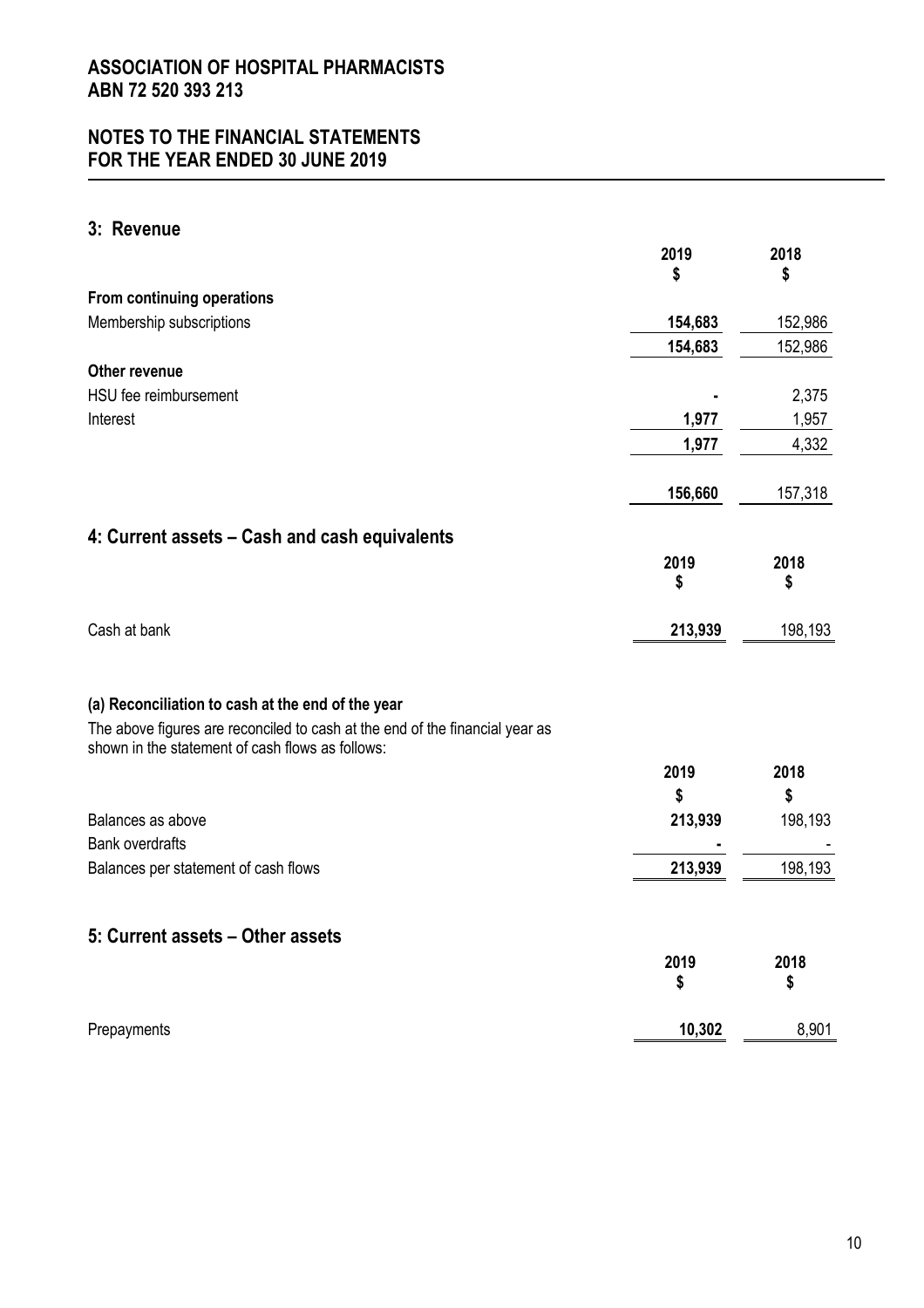# **NOTES TO THE FINANCIAL STATEMENTS FOR THE YEAR ENDED 30 JUNE 2019**

# **6: Current liabilities – Trade and other payables**

|                                                                                                                           | 2019<br>S  | 2018<br>\$ |
|---------------------------------------------------------------------------------------------------------------------------|------------|------------|
| Unsecured:                                                                                                                |            |            |
| Trade payables                                                                                                            | 22,828     | 18,410     |
| Other payables                                                                                                            | 1,936      | 2,116      |
|                                                                                                                           | 24,764     | 20,526     |
| 7: Current liabilities - other liabilities                                                                                |            |            |
|                                                                                                                           | 2019       | 2018       |
|                                                                                                                           | \$         | \$         |
| Subscriptions received in advance                                                                                         | 47,953     | 44,898     |
| 8: Reserves                                                                                                               |            |            |
|                                                                                                                           | 2019<br>\$ | 2018<br>\$ |
| Fighting fund                                                                                                             | 21,051     | 21,051     |
| (a) There is no movement in the reserves during the year.                                                                 |            |            |
| (b) The fighting fund reserve records funds set aside from the surplus for the<br>purpose of future industrial campaigns. |            |            |
| 9: Accumulated surplus                                                                                                    |            |            |
|                                                                                                                           | 2019<br>\$ | 2018<br>\$ |
| Movements in the accumulated surplus were as follows:                                                                     |            |            |
| Balance 1 July                                                                                                            | 120,619    | 111,705    |
| Net surplus for the year                                                                                                  | 9,854      | 8,914      |
| Balance 30 June                                                                                                           | 130,473    | 120,619    |

# **10: Contingencies**

There are no known contingent assets or liabilities at 30 June 2019.

# **11: Events occurring after the reporting period**

No matter or circumstance has arisen since the end of the financial year to the date of this report, that has or may significantly affect the activities of the AHP, the results of those activities or the state of affairs of the AHP in the ensuing or any subsequent financial year.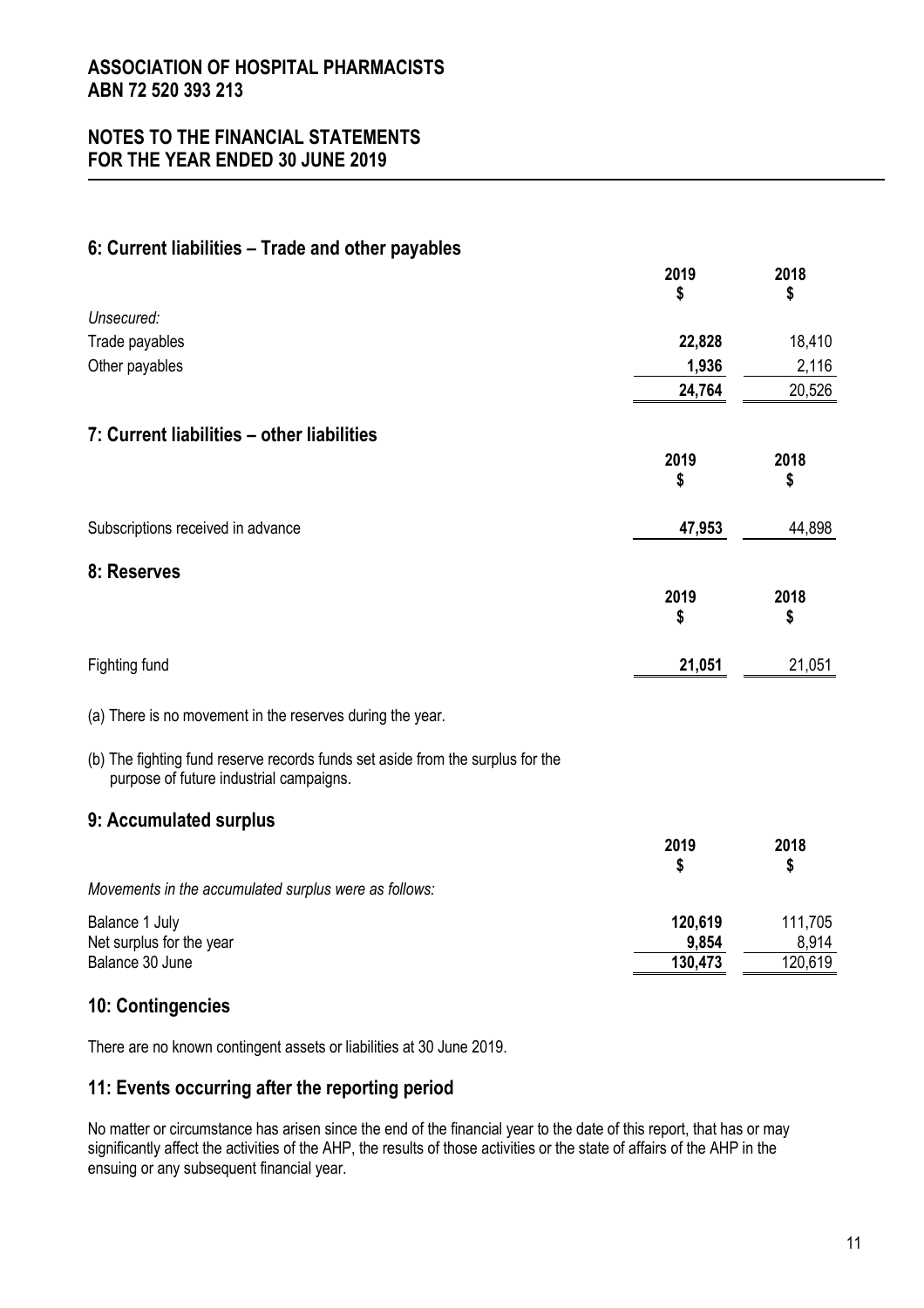### **12: Commitments**

There are no capital or lease commitments at the end of the financial year.

# **13: Related party transactions**

*(i) Transactions with related parties* 

|                                                            | 2019    | 2018<br>S |
|------------------------------------------------------------|---------|-----------|
|                                                            |         |           |
| (a) Purchases of goods and services:                       |         |           |
| Fee paid to MSAV for services rendered *                   | 115.340 | 115,405   |
| Capitation and industrial fee paid to HSU Vic No. 4 Branch | 12.345  | 13,081    |

*\** AHP pays a fee to the MSAV, a related party, to provide industrial and administrative services.

(b) Outstanding balances arising from sales and purchases of goods and services:

These balances are disclosed in the "Trade receivables" and "Trade payables" notes to the accounts. No provision for impairment has been raised in relation to any of these outstanding balances and no expense has been recognised in respect of bad or doubtful debts due from related parties.

*(ii) The names of the AHP Committee who have held office during the year are:* 

| Name                                              | Position                              |
|---------------------------------------------------|---------------------------------------|
| Victor Reginato                                   | President                             |
| Michelle Nalder                                   | Secretary                             |
| Liam Carter                                       | Treasurer                             |
| Julie King (appointed 21 August 2018)             | Treasurer                             |
| Julie King (resigned on 29 November 2018)         | <b>Vice President</b>                 |
| Shaun O'Connor (elected on 29 November 2018)      | <b>Vice President</b>                 |
| Shaun O'Connor (resigned on 29 November 2018)     | <b>Committee Member</b>               |
| Paul Elliott                                      | Executive Officer & Ex-officio member |
| Brennan Fitzpatrick (elected on 29 November 2018) | Trustee                               |
| Jennifer Tio (elected on 29 November 2018)        | Trustee                               |

*(iii) Transactions with key management personnel and remuneration* 

(a) AHP did not pay any remuneration to its key management personnel during the year for the administration of AHP.

(b) There are no loans between key management personnel and the AHP.

(c) There were no transactions between the officers of AHP other than those relating to their membership of AHP and reimbursement by AHP in respect of expenses incurred by them in the performance of their duties. Such transactions have been on conditions no more favourable than those which is reasonable to expect would have been adopted by parties at arm's length.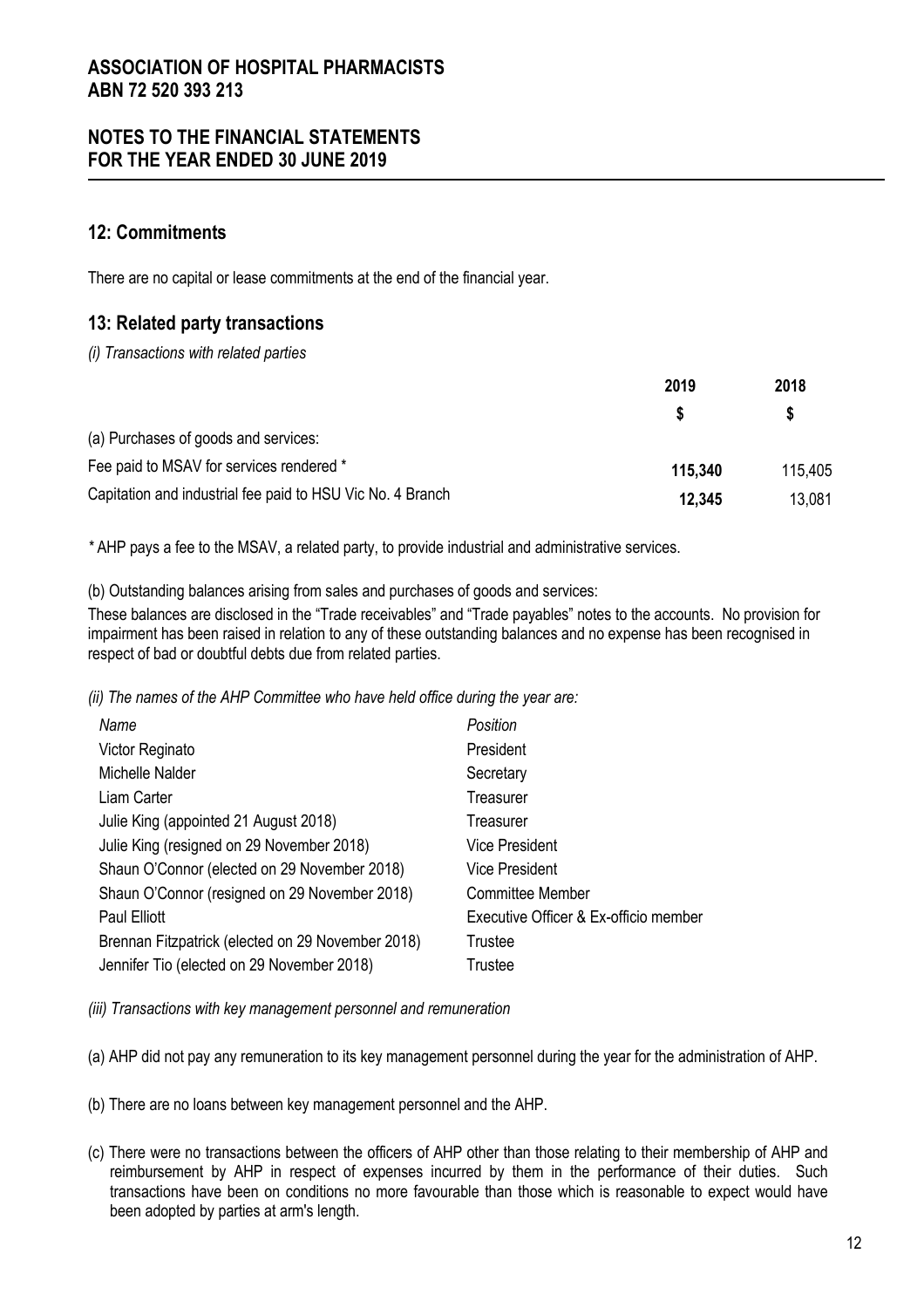# **14: Cash flow information**

|                                                                           | 2019<br>\$ | 2018<br>\$ |
|---------------------------------------------------------------------------|------------|------------|
| Reconciliation of cash flow from operations with the surplus for the year |            |            |
| Surplus for the year                                                      | 9,854      | 8,914      |
| Changes in assets and liabilities                                         |            |            |
| (Increase) Decrease in other assets                                       | (1,401)    | 372        |
| Increase (Decrease) in trade and other payables                           | 7,293      | (8, 303)   |
| Cash flows from operations                                                | 15,746     | 983        |

# **15: Fair Value Measurement**

AHP does not has the assets that are measured at fair value on a recurring basis after initial recognition and does not subsequently measure any liabilities at fair value on a recurring basis, or any assets or liabilities at fair value on a nonrecurring basis.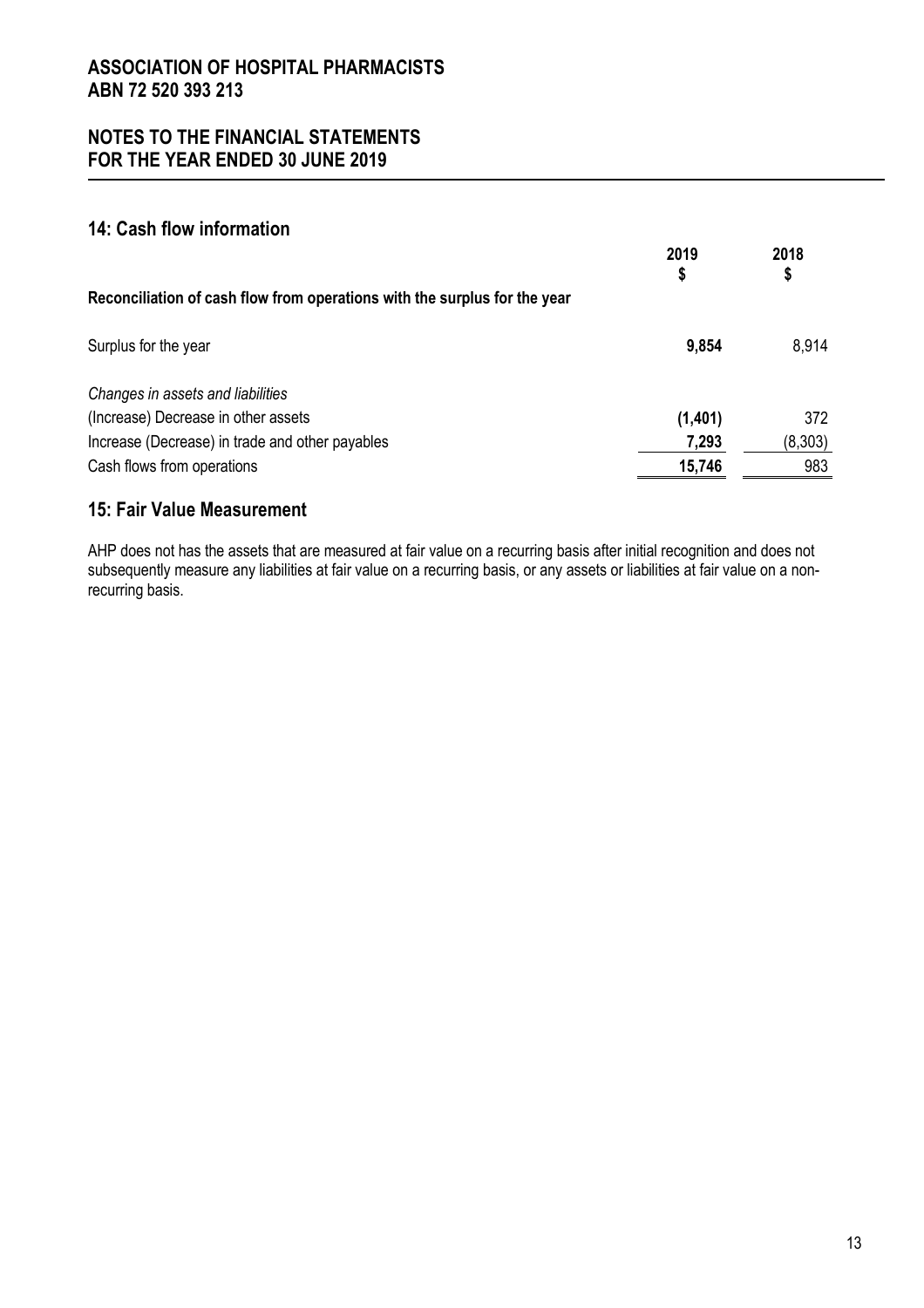### **STATEMENT BY MEMBERS OF THE COMMITTEE**

In the opinion of the Committee, the financial report as set out on pages 1 to 13:

- $1.$ Presents a true and fair view of the financial position of Association of Hospital Pharmacists as at 30 June 2019 and its performance for the financial year ended on that date in accordance with the Australian Accounting Standards - Reduced Disclosure Requirements and other mandatory professional reporting regulrements and other authoritative pronouncements of the Australian Accounting Standards Board.
- $2.$ At the date of this statement, there are reasonable grounds to believe that Association of Hospital Pharmacists will be able to pay its debts as and when they fall due.

This statement is made in accordance with a resolution of the Committee and is signed for and on behalf of the Committee by:

President - Victor Reginato

Treasurer - Julie King

 $6^{th}$  day of August, 2019 Dated this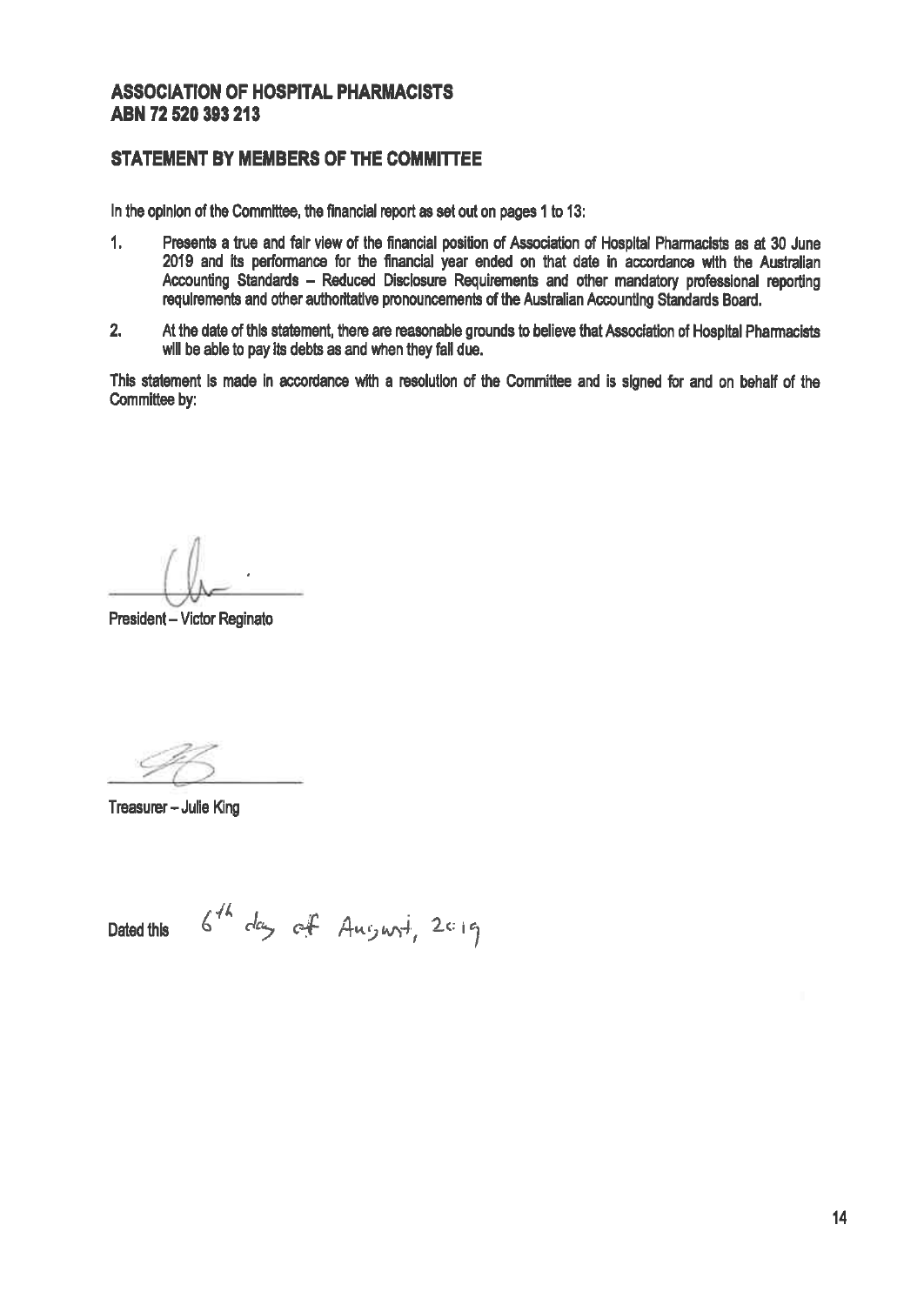

Suite 5, First Floor 240 Bay Street BRIGHTON VIC 3186

*All correspondence to*

PO Box 2390 BRIGHTON NORTH VIC 3186

**E** bgl@bglpartners.com.au **T** (03) 9525 2511 **F** (03) 9525 2829 **W** bglpartners.com.au

ABN 96 006 935 459

**BGL & Associates Pty Ltd**  ACN 006 935 459

# **INDEPENDENT AUDITOR'S REPORT TO THE MEMBERS OF Trading as BGL Partners ASSOCIATION OF HOSPITAL PHARMACISTS**

#### **Report on Audit of the Financial Report**

#### **Opinion**

We have audited the financial report of the Association of Hospital Pharmacists ("AHP") which comprises the balance sheet as at 30 June 2019, the statement of profit or loss and other comprehensive income, statement of changes in equity and statement of cash flows for the year then ended, notes comprising a summary of significant accounting policies and other explanatory information and the statement by Committee of Management.

In our opinion:

the accompanying financial report of the Association of Hospital Pharmacists:

- a) presents fairly, in all material respects, the financial position of Association of Hospital Pharmacists as at 30 June 2019 and the results of its operations, its changes in equity and cash flows for the year then ended; and
- b) complying the Australian Accounting Standards Reduced Disclosure Requirements.

#### **Basis for Opinion**

We conducted our audit in accordance with Australian Auditing Standards. Our responsibilities under those standards are further described in the *Auditor's Responsibilities for the Audit of the Financial Report* section of our report.

We believe that the audit evidence we have obtained is sufficient and appropriate to provide a basis for our audit opinion.

#### **Independence**

We are independent of the AHP in accordance with the ethical requirements of the Accounting Professional and Ethical Standards Board's APES110 *Code of Ethics for Professional Accountants* (the "Code") that are relevant to our audit of the financial report in Australia. We have fulfilled our other ethnical responsibilities in accordance with the Code.

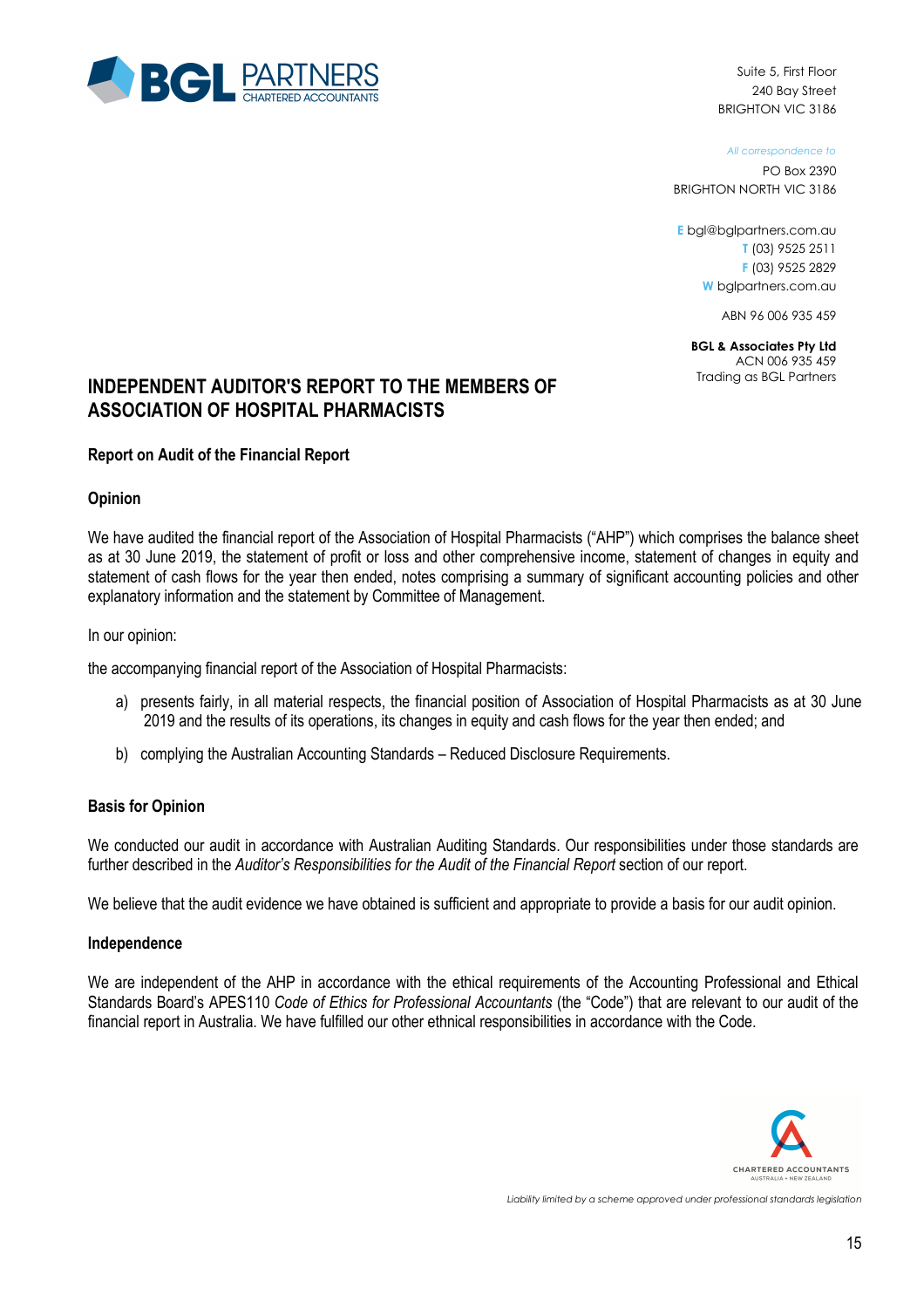

Suite 5, First Floor 240 Bay Street BRIGHTON VIC 3186

*All correspondence to*

PO Box 2390 BRIGHTON NORTH VIC 3186

**E** bgl@bglpartners.com.au **T** (03) 9525 2511 **F** (03) 9525 2829 **W** bglpartners.com.au

ABN 96 006 935 459

**BGL & Associates Pty Ltd**  ACN 006 935 459 Trading as BGL Partners

# **INDEPENDENT AUDITOR'S REPORT TO THE MEMBERS OF ASSOCIATION OF HOSPITAL PHARMACISTS (Continued)**

#### **Committee of Management's responsibility for the financial report**

The Committee of Management is responsible for the preparation and fair presentation of the financial report in accordance with Australian Accounting Standards – Reduced Disclosure Requirements and for such internal control as the Committee of Management determine is necessary to enable the preparation of the financial report that is free from material misstatement, whether due to fraud or error.

In preparing the financial report, the Committee of Management is responsible for assessing AHP's ability to continue as a going concern, disclosing, as applicable, matters related to going concern and using the going concern basis of accounting unless the Committee of Management either intend to liquidate AHP or to cease operations, or have no realistic alternative but to do so.

### **Auditor 's responsibility for the audit of the financial report**

Our objectives are to obtain reasonable assurance about whether the financial report as a whole is free from material misstatement, whether due to fraud or error, and to issue an auditor's report that includes our opinion. Reasonable assurance is a high level of assurance, but is not a guarantee that an audit conducted in accordance with Australian Auditing Standards will always detect a material misstatement when it exists. Misstatements can arise from fraud or error and are considered material if, individually or in the aggregate, they could reasonably be expected to influence the economic decisions of users taken on the basis of this financial report.

As part of an audit in accordance with Australian Auditing Standards, we exercise professional judgment and maintain professional scepticism throughout the audit. We also:

- Identify and assess the risks of material misstatement of the financial report, whether due to fraud or error, design and perform audit procedures responsive to those risks, and obtain audit evidence that is sufficient and appropriate to provide a basis for our opinion. The risk of not detecting a material misstatement resulting from fraud is higher than for one resulting from error, as fraud may involve collusion, forgery, intentional omissions, misrepresentations, or the override of internal control.
- Obtain an understanding of internal control relevant to the audit in order to design audit procedures that are appropriate in the circumstances, but not for the purpose of expressing an opinion on the effectiveness of the AHP's internal control.
- Evaluate the appropriateness of accounting policies used and the reasonableness of accounting estimates and related disclosures made by the Committee of Management.